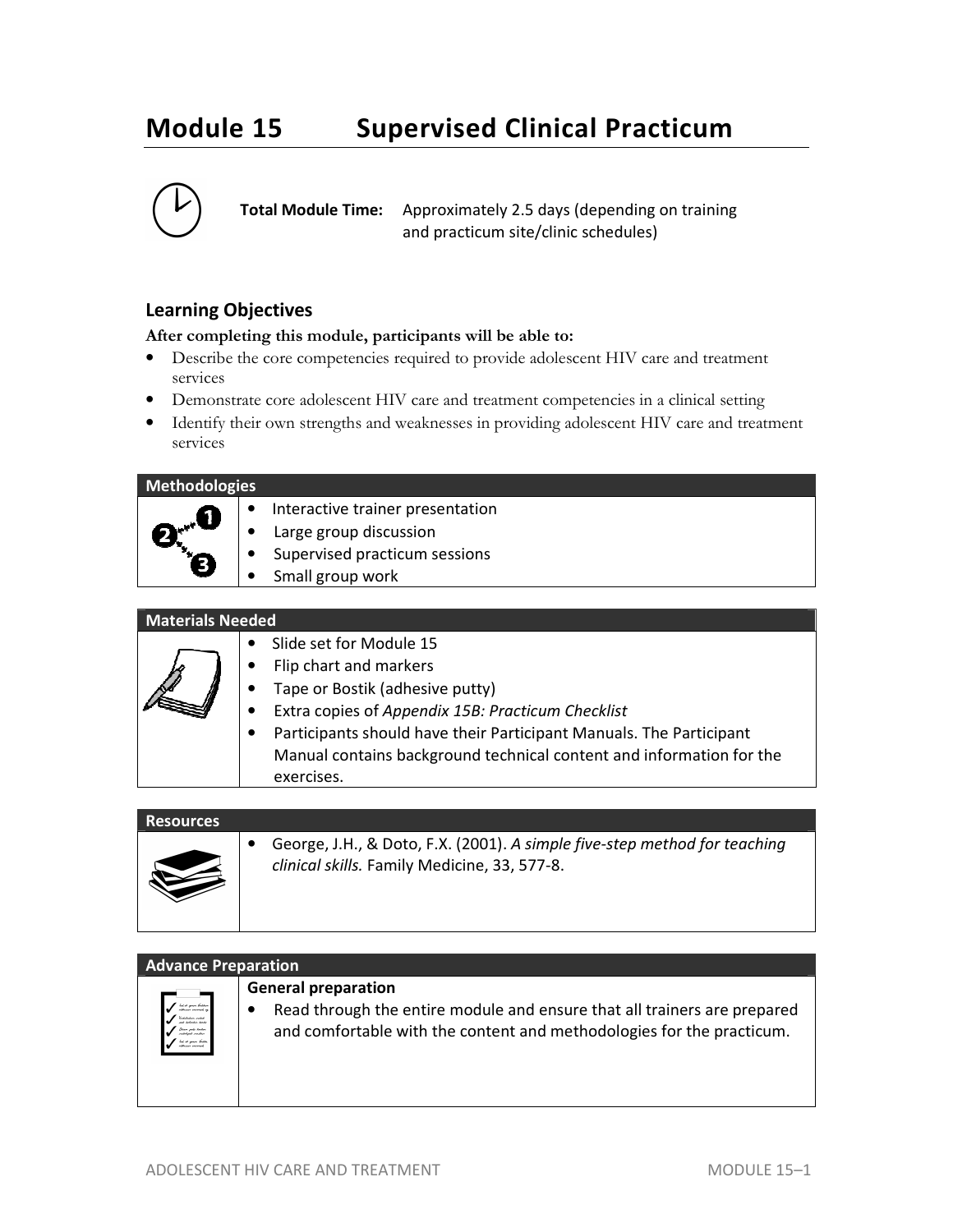|           | Select practicum site and preceptors                                                                                                            |
|-----------|-------------------------------------------------------------------------------------------------------------------------------------------------|
|           | Select a clinic for the practicum sessions - ideally, this should be a setting                                                                  |
|           | where there are many ALHIV who need services. This could be either at a                                                                         |
|           | pediatric clinic or an adult clinic where young people receive services; the                                                                    |
|           | most important thing is that there are ALHIV clients present during the                                                                         |
|           | practicum times.                                                                                                                                |
| $\bullet$ | Get a sense of the daily activities at the site and the adolescent client flow                                                                  |
|           | and number. Discuss with site leadership the best way for participants to                                                                       |
|           | observe and practice applying the skills from this training with adolescent                                                                     |
|           | clients.                                                                                                                                        |
| ٠         | The curriculum suggests 2.5 days for the practicum, but this can be                                                                             |
|           | adjusted as needed based on the clinic schedule, on preceptor and                                                                               |
|           | participant availability, and on the amount of time available. The                                                                              |
|           | practicum sessions should take place when there are adolescents at the                                                                          |
|           | clinic (for example, if there is an adolescent clinic on Monday and<br>Thursday mornings, the practicum should be scheduled at those times). If |
|           | the training modules are taught over a period of time, for example 2-3                                                                          |
|           | training days/modules per month for 6 months (instead of consecutively),                                                                        |
|           | the practicum sessions can be broken up accordingly and participants can                                                                        |
|           | use the time between trainings to apply knowledge and skills taught in the                                                                      |
|           | classroom.                                                                                                                                      |
|           | During the meeting with site leadership, discuss the training and the                                                                           |
|           | supervised practicum sessions. Also:                                                                                                            |
|           | Discuss the possibility of some of the facility staff taking on roles as                                                                        |
|           | preceptors during the practicum sessions (this is in addition to the                                                                            |
|           | trainers, who will also be preceptors).                                                                                                         |
|           | If agreed, work with site leadership to identify facility staff who are                                                                         |
|           | experienced and able to support participant learning.                                                                                           |
|           | Prepare clinic staff                                                                                                                            |
|           | Ideally, advance preparation for the practicum should be initiated at least                                                                     |
|           | 1 month in advance and should include at least 3 meetings.                                                                                      |
|           | 2 of the 3 meetings should take place in the health facility $-1$ should be                                                                     |
|           | with leadership and the other should be with clinical staff who have                                                                            |
|           | agreed to assist as preceptors.                                                                                                                 |
|           | The 3rd meeting should be with the preceptors alone, so they can be                                                                             |
|           | oriented on what will happen during the practicum (see below).                                                                                  |
|           | <b>Orient preceptors</b>                                                                                                                        |
|           | Plan for the role of the adolescent co-trainer(s) during the practicum. If                                                                      |
|           | the co-trainers are clients and/or Peer Educators at the practicum site,                                                                        |
|           | they could, for example, assist in introducing the practicum and the                                                                            |
|           | participants to clinic staff. Adolescent co-trainers may also be paired with                                                                    |
|           | adult preceptors during the practicum session so they can give their                                                                            |
|           | insights and represent the adolescent perspective. This should only be                                                                          |
|           | done, however, if it would be acceptable to adolescent clients in the clinic.                                                                   |
|           |                                                                                                                                                 |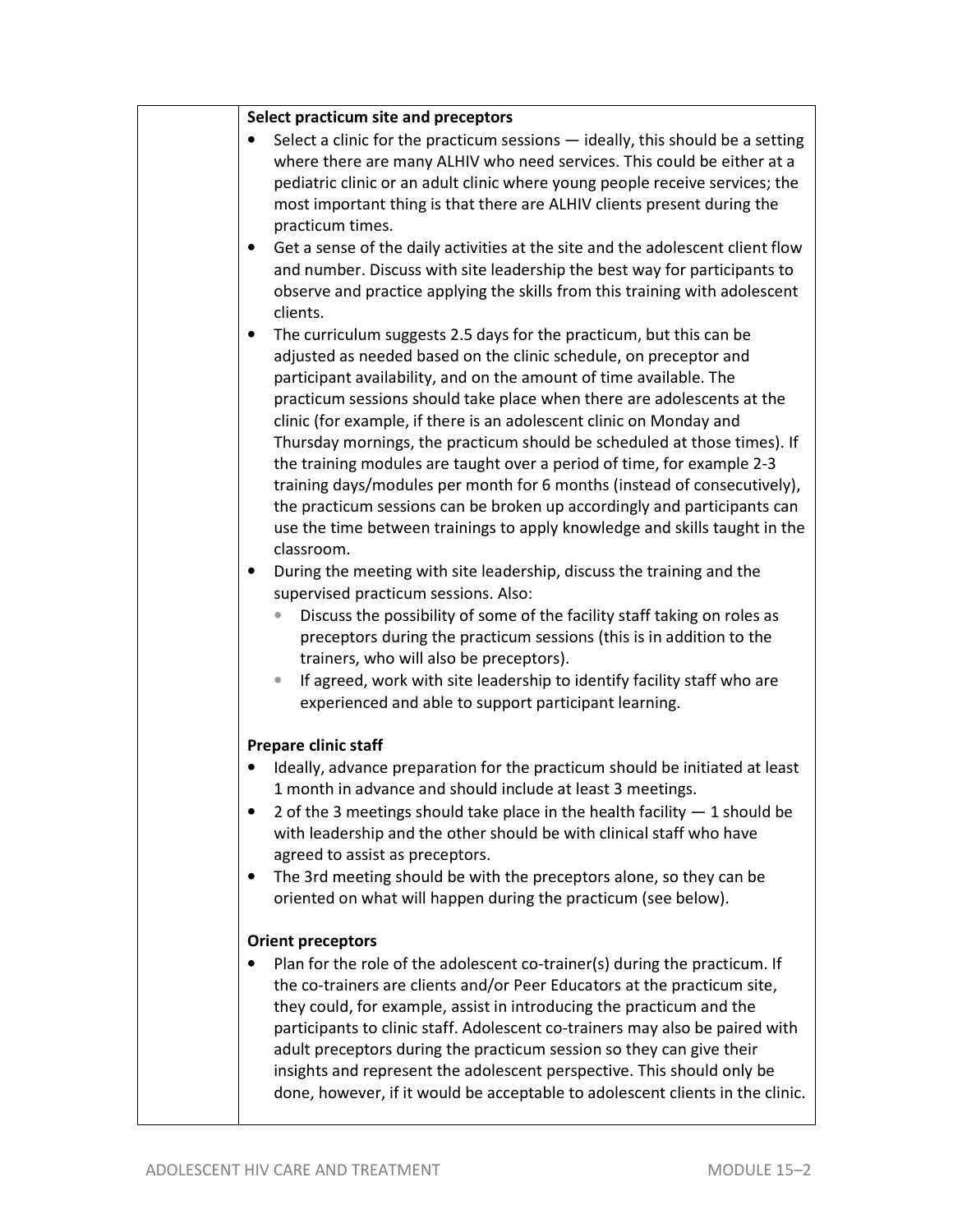| All adolescent co-trainers should be reminded of confidentiality and<br>$\bullet$               |
|-------------------------------------------------------------------------------------------------|
| should be briefed on their specific role in the practicum, before it begins.                    |
| If preceptors are new to this type of training, orient them on methods of<br>$\bullet$          |
| coaching, mentoring, and giving feedback. Review with them Appendix                             |
| 15A: Tips on Mentoring and Coaching with Preceptors.                                            |
| Discuss the key skills that were taught during the training. Also discuss<br>$\bullet$          |
| what participants will get out of the practicum and how the preceptors'                         |
| role can facilitate the learning of new skills during the practicum.                            |
| Review the practicum checklist in Appendix 15B: Practicum Checklist and<br>$\bullet$            |
| decide how participants will practice the key skills. For example, if                           |
| participants are to practice leading group education sessions with                              |
| adolescents, this must be arranged in advance, adolescent clients must be                       |
| present, a space for the talk must be identified, etc.                                          |
| Photocopy Appendix 15B: Practicum Checklist. Preceptors should have 1<br>$\bullet$              |
| checklist for each participant in their group (plus a few extra copies, just in                 |
| case). Preceptors will fill in 1 checklist throughout the course of the                         |
| supervised practicum for each participant.                                                      |
| Let preceptors know if they will be responsible for evaluating participant<br>$\bullet$         |
| performance. Discuss how to fill in the Practicum Checklist with examples                       |
| of "Good," "Fair," and "Poor" performance for several of the                                    |
| competencies.                                                                                   |
| Discuss with preceptors the possibility of debriefing with the participant(s)<br>$\bullet$      |
| assigned to them on a daily basis during the practicum.                                         |
| If time allows, role play with preceptors various scenarios that could occur<br>$\bullet$       |
| during the practicum so that they learn how to deal with difficult                              |
| situations with participants.                                                                   |
|                                                                                                 |
| <b>Arrange logistics</b>                                                                        |
| Arrange for transport to and from the practicum site(s) and for lunch for<br>$\bullet$          |
| participants and preceptors.                                                                    |
| Plan for participants to have lunch together during each of the practicum<br>$\bullet$<br>days. |
| Organize a room for the daily debriefing. Inform participants where and                         |
| when the group will come together each day for the daily practicum                              |
| debriefing. Adolescent co-trainers may also take place in the debriefing                        |
| sessions - this should be decided in advance and co-trainers should be                          |
| briefed on their expected role.                                                                 |
| Gather a summary of lessons and accomplishments from preceptors to<br>$\bullet$                 |
| share during Exercise 2. Remember that this information must be                                 |
| generally applicable to the group instead of just to a single individual.                       |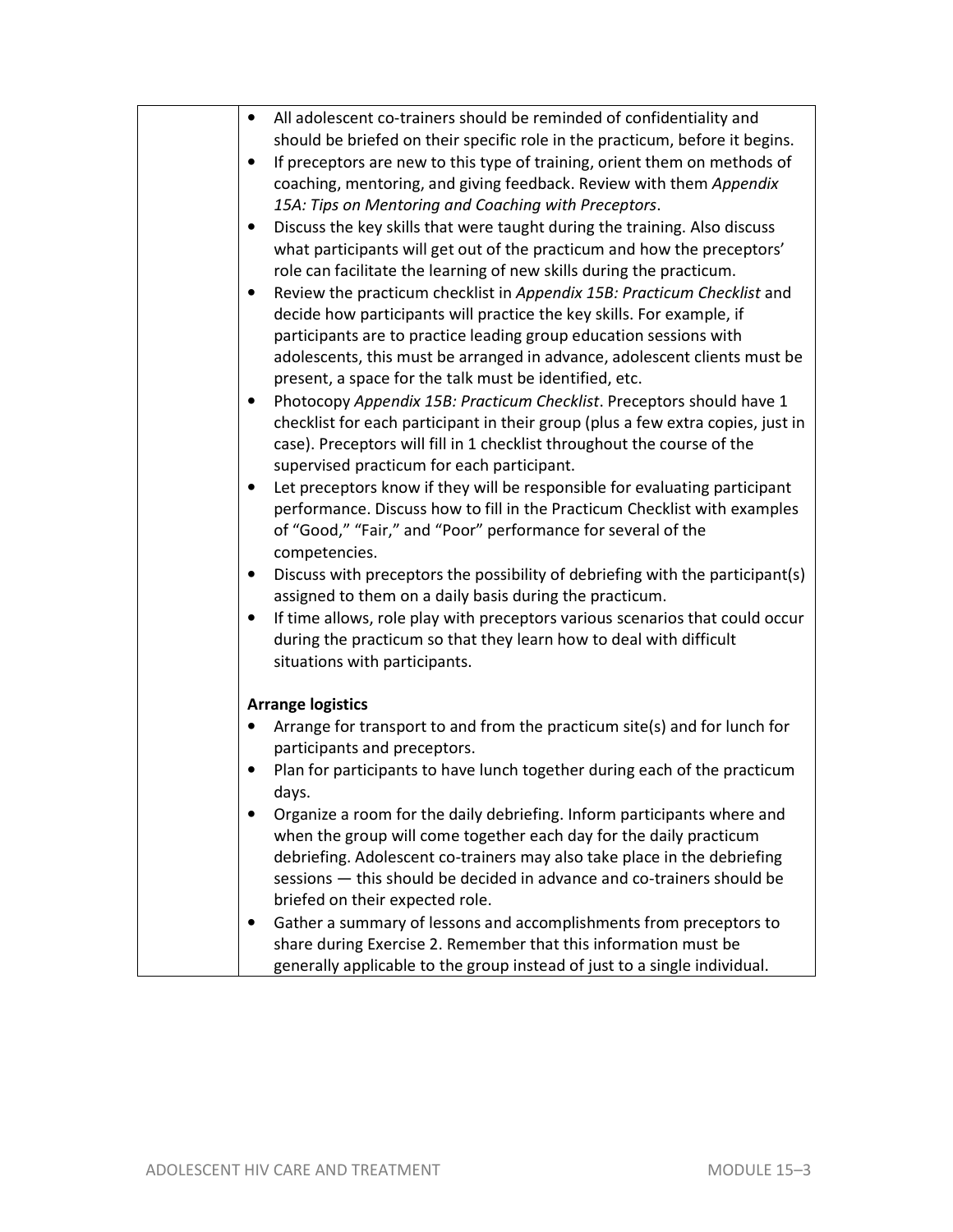## **Session 15.1: Practicum Planning and Preparation**

| Activity/Method                                             | <b>Time</b> |
|-------------------------------------------------------------|-------------|
| Interactive trainer presentation and large group discussion | 40 minutes  |
| Questions and answers                                       | 10 minutes  |
| <b>Total Session Time</b>                                   | 50 minutes  |

## **Session 15.2: Supervised Clinical Practicum and Debrief**

| Activity/Method                                                       | <b>Time</b>       |
|-----------------------------------------------------------------------|-------------------|
| Interactive trainer presentation                                      | 5 minutes         |
| Exercise 1: Supervised Clinical Practicum and Daily Practicum Debrief | 2 days            |
| Exercise 2: Final Practicum Debrief: Small and large group discussion | 60 minutes        |
| Questions and answers                                                 | 5 minutes         |
| <b>Total Session Time</b>                                             | Approximately 2.5 |
|                                                                       | days              |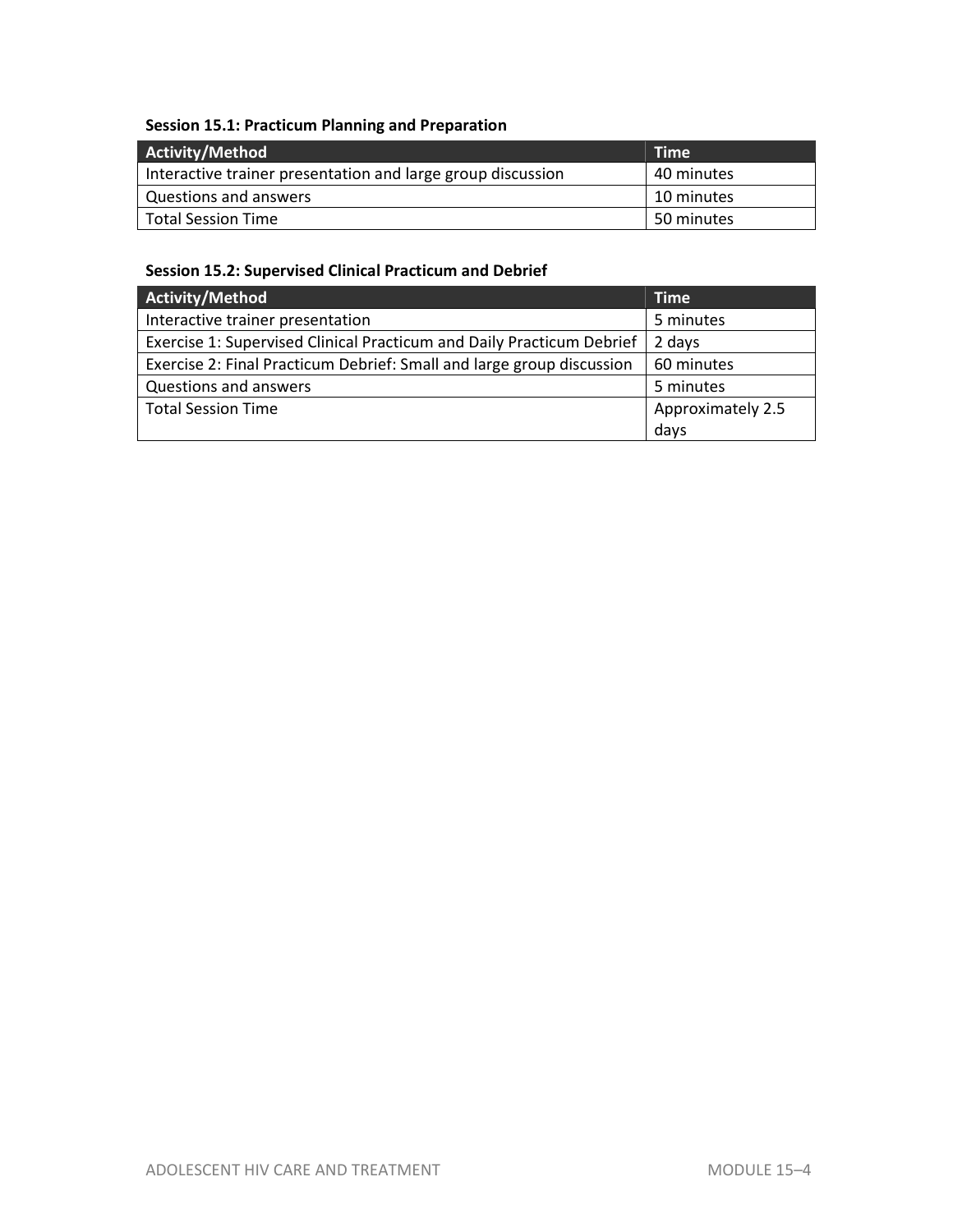## **Session 15.1 Practicum Planning and Preparation**



**Total Session Time:** 50 minutes

| .<br>Ginn poli trito<br>related rocks | <b>Trainer Instructions</b><br>Slides 1-4                                                        |
|---------------------------------------|--------------------------------------------------------------------------------------------------|
| Step 1:                               | Begin by reviewing the Module 15 learning objectives and the session<br>objective, listed below. |
| Step 2:                               | Ask participants if there are any questions before moving on.                                    |

## **Session Objective**

**After completing this session, participants will be able to:**

• Describe the core competencies required to provide adolescent HIV care and treatment services

|         | <b>Trainer Instructions</b><br>Slide 5                                                                                                                                                                                                                                                                                                           |
|---------|--------------------------------------------------------------------------------------------------------------------------------------------------------------------------------------------------------------------------------------------------------------------------------------------------------------------------------------------------|
| Step 3: | Introduce the practicum to participants and explain that this is their chance to<br>practice in a clinical setting the skills they have learned during the past several<br>weeks.<br>Introduce any new preceptors that are joining the group.                                                                                                    |
| Step 4: | Ask participants the following questions:<br>Have you participated in practicum sessions as part of other trainings?<br>If so, what was helpful about these practicum sessions? What could have<br>$\bullet$<br>been done better?<br>What are your expectations for this practicum session on adolescent HIV<br>$\bullet$<br>care and treatment? |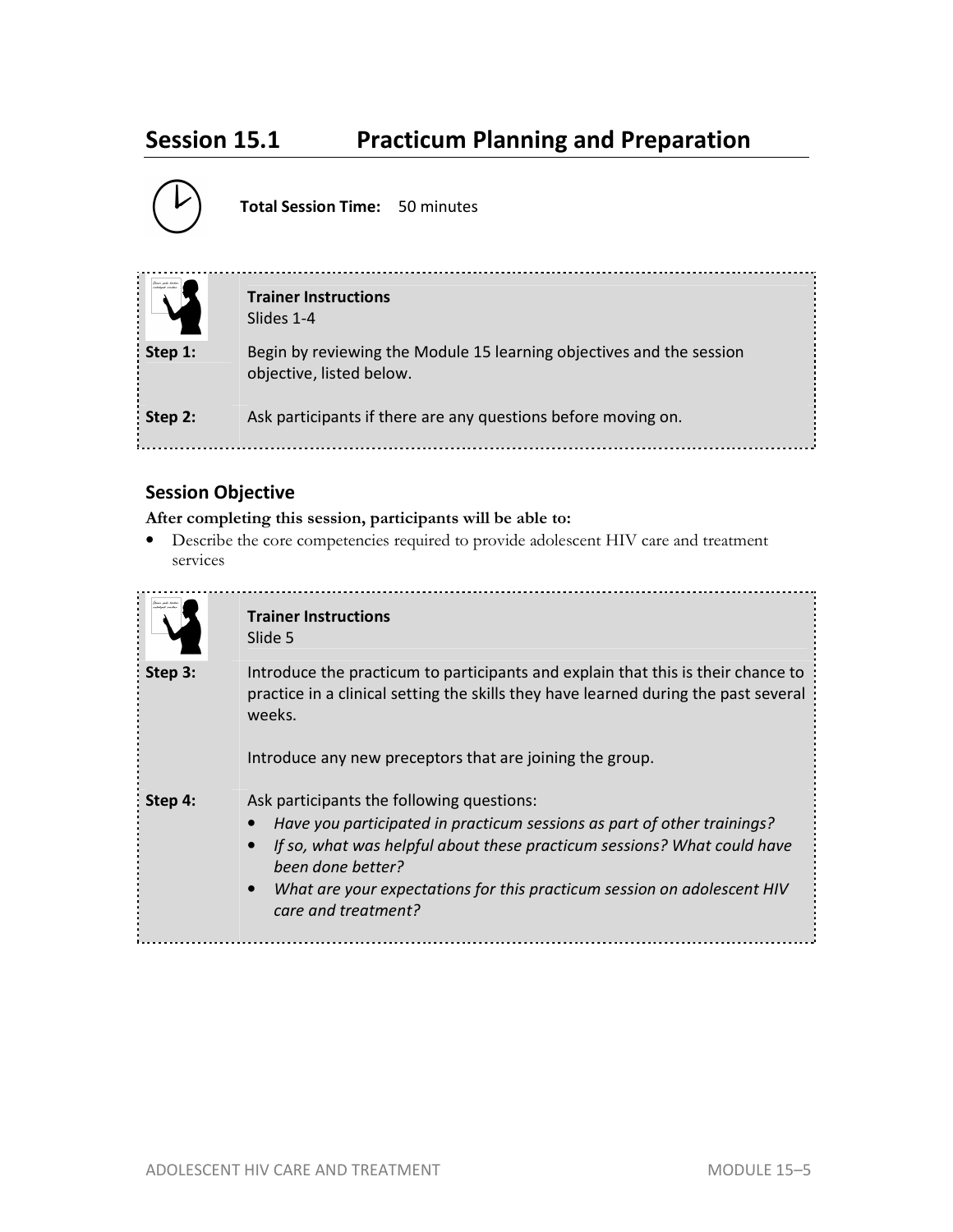**Trainer Instructions**  Slides 6-8 **Make These Points**  The supervised practicum is a chance for participants to apply what they have learned during the training in a clinical setting. • The practicum is a chance for health workers to ask questions and to get the experience that will allow them to feel more comfortable initiating activities for ALHIV at their sites.

**Step 5:** Review the practicum logistics, the assignment of participants to preceptors, and the role of the adolescent co-trainer(s) during the practicum session. Discuss plans for the daily practicum debrief sessions and for the final practicum debrief (on the last day of the training).

Allow time for questions.

**Step 6:** Refer participants to *Appendix 15B: Practicum Checklist*. Go over the key skills participants will be asked to demonstrate during the practicum, using the checklist as a guide. Remind participants that they may not have an opportunity to practice all of these skills during the formal practicum session, but that they will continue to receive mentorship and support after the training.

> Ask participants if there are skills or areas on the practicum checklist that they do not feel comfortable with or that they would like to review. Take the needed time to review content areas and skills, pulling in lessons learned from case studies and reviewing key content information as needed.

**Step 7:** Lead a discussion about conduct, confidentiality, and client consent during the practicum. Answer any remaining questions.



**Make These Points** 

- During the practicum session(s), participants will be asked to demonstrate knowledge, skills, and ability related to core competencies in the area of adolescent HIV care and treatment.
- It is important to be kind, friendly, and courteous when interacting with clients, caregivers, health workers, and managers at the health facility.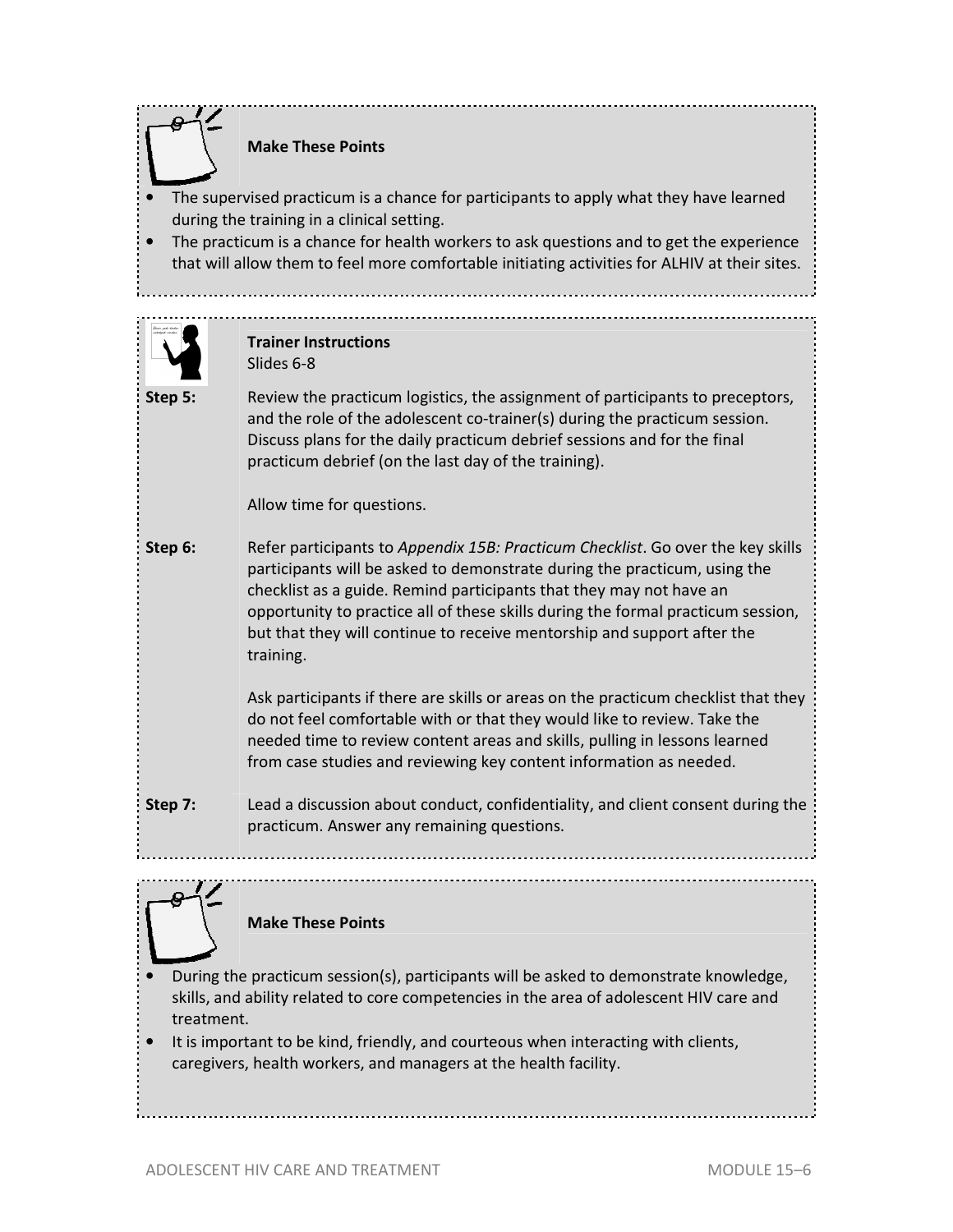• Remember that confidentiality is of extreme importance. Discussions and observations made during the practicum should only be shared with other participants, trainers, or preceptors in your practicum group. If there is need to discuss a case with the wider group for learning purposes, always maintain patient confidentiality by changing client names and any other identifying information.

**Core Competencies** 

Participants will be asked to practice and demonstrate a number of skills learned during the training. Refer to *Appendix 15B: Practicum Checklist* for more information on these core competencies.

Preceptors will be available to help and mentor participants as they master the skills learned during training.

## **Conduct During the Practicum Session**

- Remember that we are guests at the health facility and must respect the wishes of the health workers and managers who work at the facility.
- Keep all discussions and observations during the practicum confidential. Only share with other participants, trainers, or preceptors, and *only* for learning purposes. When discussing cases after the practicum, change any identifying information about specific clients so that no one will be able to guess who is being described.
- *Always* inform the preceptor if you need to take a break or leave the facility for any reason during the practicum.
- *Always* introduce yourself to other health workers and clients. Tell them that you are currently completing a course about HIV care and treatment services for adolescents and that the training includes observation and practice in the health facility.
- *Always* ask adolescent clients and their caregivers for their verbal consent for you to observe or practice skills. Keep in mind that clients have the right to refuse to give consent or to withdraw their consent at any time. Participants and preceptors are obligated to concede to the client's request.
- *Always* ask the preceptor if you have a question or concern.

Preceptors will be using *Appendix 15B: Practicum Checklist* to assess participant performance during the practicum. Become familiar with the content of this form, including how preceptors will make their final evaluations.



**Trainer Instructions** 

Slide 9

**Step 8:** Allow 5 minutes for questions and answers on this session.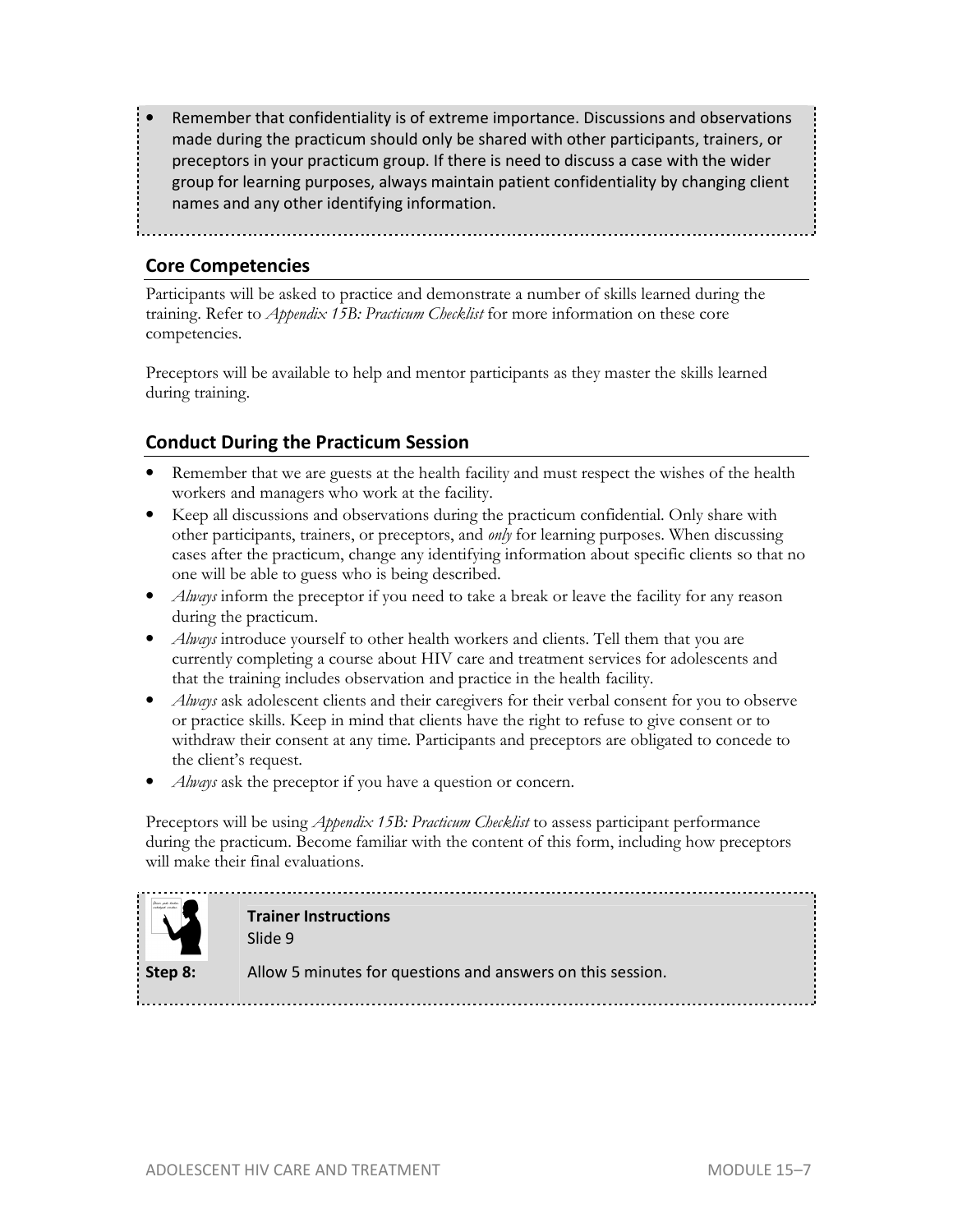## **Session 15.2 Supervised Clinical Practicum and Debrief**

|         | <b>Total Session Time:</b><br>Approximately 2.5 days (depending on training<br>and practicum site/clinic schedules) |
|---------|---------------------------------------------------------------------------------------------------------------------|
|         | <b>Trainer Instructions</b><br>Slides 10-11                                                                         |
| Step 1: | Begin by reviewing the session objectives listed below.                                                             |
| Step 2: | Ask participants if they have any questions before moving on.                                                       |

## **Session Objectives**

#### **After completing this session, participants will be able to:**

- Demonstrate core adolescent HIV care and treatment competencies in a clinical setting
- Identify their own strengths and weaknesses in providing adolescent HIV care and treatment services



#### **Trainer Instructions**  Slides 12-13

**Step 3:** Lead participants through Exercise 1, which will take place over 2.5 days (or more, depending on how the practicum is structured and when adolescents are attending the clinic) in a health facility serving adolescent clients.

|                     | <b>Exercise 1: Supervised Clinical Practicum and Daily Practicum Debrief</b>        |
|---------------------|-------------------------------------------------------------------------------------|
| <b>Purpose</b>      | To practice core competencies needed to provide adolescent HIV care                 |
|                     | and treatment services in a clinical setting                                        |
| <b>Duration</b>     | Approximately 2.5 days (adjust as needed, based on training and clinic<br>schedule) |
| Advance             | See the "Advance Preparation" section, which starts on page 15–1.                   |
| Preparation         |                                                                                     |
| <b>Introduction</b> | The supervised clinical practicum will allow participants the chance to             |
|                     | practice and apply skills learned during the training.                              |
| <b>Activities</b>   | 1. Assign each participant to a preceptor. There should be no more than             |
|                     | 4-5 participants assigned to each preceptor.                                        |
|                     | During the course of the practicum session, participants should<br>2.               |
|                     | practice as many of the core competencies as possible listed in                     |
|                     | Appendix 15B: Practicum Checklist.                                                  |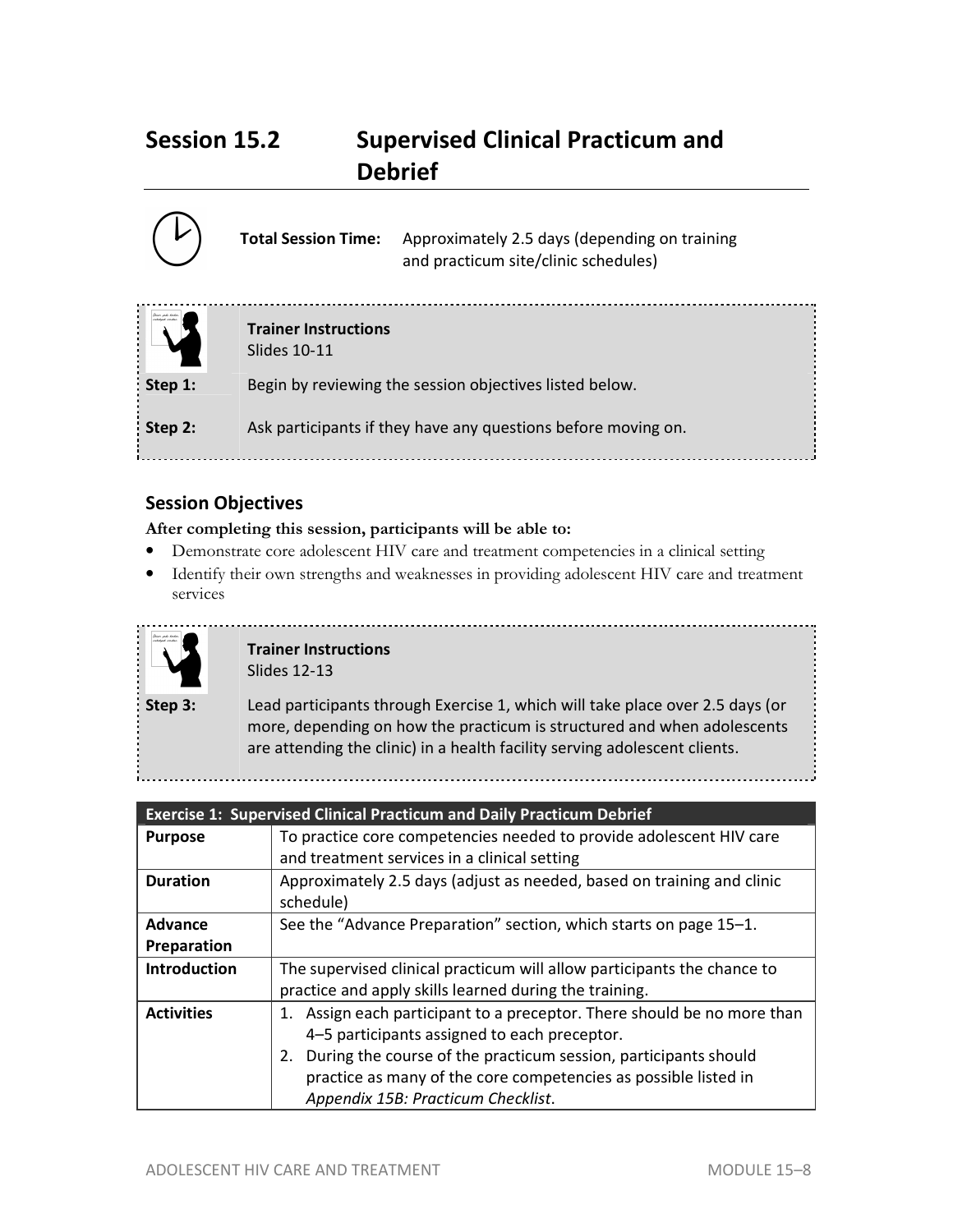|                         | 3. Preceptors should observe and mentor participants to help them<br>conduct each skill correctly. Preceptors should note on the Practicum<br>Checklist which skills each participant was able to practice during the<br>day (one checklist should be completed for EACH participant). They<br>should also note any comments or areas where improvement is<br>needed.<br>4. Suggest that participants complete the Practicum Checklist for<br>themselves, noting which core competencies were conducted and<br>any comments they may have. Extra copies of the checklist should be<br>made available. |
|-------------------------|-------------------------------------------------------------------------------------------------------------------------------------------------------------------------------------------------------------------------------------------------------------------------------------------------------------------------------------------------------------------------------------------------------------------------------------------------------------------------------------------------------------------------------------------------------------------------------------------------------|
|                         | Optional: At the discretion of the trainer, participants may rotate so that                                                                                                                                                                                                                                                                                                                                                                                                                                                                                                                           |
|                         | they have at least one session with a different preceptor. In this case,                                                                                                                                                                                                                                                                                                                                                                                                                                                                                                                              |
|                         | new preceptors can use each participant's Practicum Checklists to see                                                                                                                                                                                                                                                                                                                                                                                                                                                                                                                                 |
|                         | which skills have been practiced so far and which skills need more work.                                                                                                                                                                                                                                                                                                                                                                                                                                                                                                                              |
| <b>Daily Debriefing</b> | At the end of each practicum day, participants should reconvene as a                                                                                                                                                                                                                                                                                                                                                                                                                                                                                                                                  |
|                         | large group. During the daily practicum debrief, ask participants:                                                                                                                                                                                                                                                                                                                                                                                                                                                                                                                                    |
|                         | What core competencies did you practice during the day?                                                                                                                                                                                                                                                                                                                                                                                                                                                                                                                                               |
|                         | Which competencies were the most comfortable for you to conduct?<br>$\bullet$<br>Which were the most challenging?                                                                                                                                                                                                                                                                                                                                                                                                                                                                                     |
|                         | Are there areas in which you feel you need more practice? Which<br>٠<br>ones?                                                                                                                                                                                                                                                                                                                                                                                                                                                                                                                         |
|                         | Were there any unexpected or new things that you observed during<br>٠                                                                                                                                                                                                                                                                                                                                                                                                                                                                                                                                 |
|                         | the practicum session today?                                                                                                                                                                                                                                                                                                                                                                                                                                                                                                                                                                          |
|                         | Do you have suggestions to improve tomorrow's practicum session?                                                                                                                                                                                                                                                                                                                                                                                                                                                                                                                                      |
|                         | Optional: If previously discussed and agreed upon with preceptors,                                                                                                                                                                                                                                                                                                                                                                                                                                                                                                                                    |
|                         | participants may also discuss these questions individually with their                                                                                                                                                                                                                                                                                                                                                                                                                                                                                                                                 |
|                         | preceptors or as a small group (as time allows at the end of each day).                                                                                                                                                                                                                                                                                                                                                                                                                                                                                                                               |



÷.

#### **Trainer Instructions**  Slides 14-17

**Step 4:** When the practicum is completed, reconvene participants and lead Exercise 2, which provides an opportunity to debrief the supervised clinical practicum session.

.............................

| <b>Exercise 2: Final Practicum Debrief : Small and large group discussion</b> |                                                                         |  |  |  |  |  |
|-------------------------------------------------------------------------------|-------------------------------------------------------------------------|--|--|--|--|--|
| <b>Purpose</b>                                                                | To share experiences and lessons learned during the multi-day practicum |  |  |  |  |  |
| <b>Duration</b>                                                               | 60 minutes                                                              |  |  |  |  |  |
| Advance                                                                       | See the "Advance Preparation" section starting on page 15–1.            |  |  |  |  |  |
| Preparation                                                                   |                                                                         |  |  |  |  |  |
| Introduction                                                                  | This debrief will provide you with an opportunity to discuss your       |  |  |  |  |  |
|                                                                               | practicum experiences and to learn from each other.                     |  |  |  |  |  |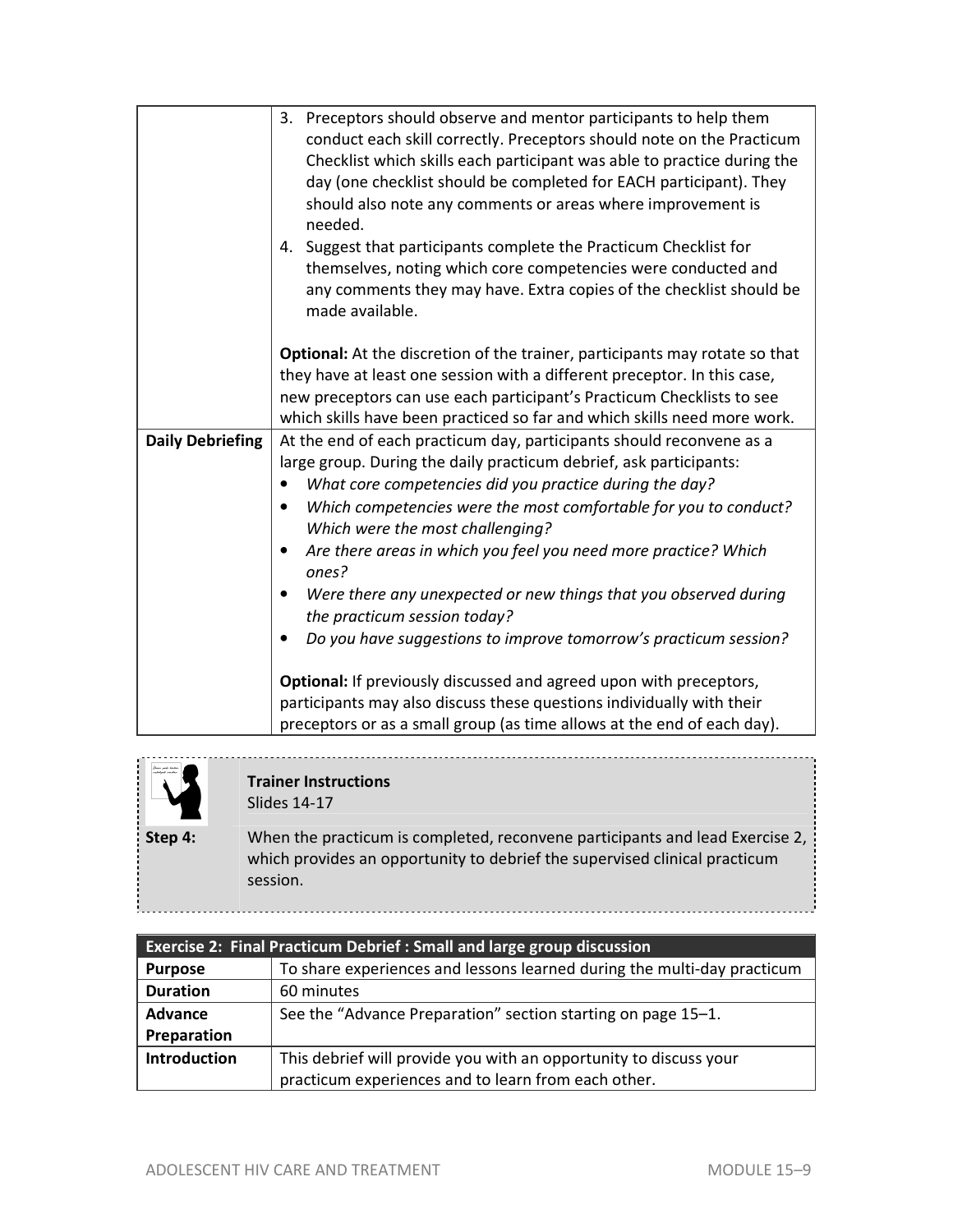| <b>Activities</b> | <b>Small Group Discussion:</b>                                                 |
|-------------------|--------------------------------------------------------------------------------|
|                   | 1. Break participants into small groups. Mix participants so that they are     |
|                   | NOT with people who were in their practicum group (if possible). The           |
|                   | objective of this exercise is to encourage participants from different         |
|                   | practicum groups to interact and share with one another.                       |
|                   | 2. Give each group a flip chart and markers. Ask participants to discuss       |
|                   | and write down responses to the following questions:                           |
|                   | What was your overall experience during the practicum?                         |
|                   | What skills did you find the most difficult to perform?<br>٠                   |
|                   | What skills did you find the least difficult?                                  |
|                   | In which areas would you like more mentoring in the future?<br>$\bullet$       |
|                   | What did you learn during the practicum that you did not expect                |
|                   | to learn?                                                                      |
|                   | What was your most memorable experience during the practicum?<br>$\bullet$     |
|                   | Once the training is over, how can participants and preceptors<br>$\bullet$    |
|                   | continue to support each other in building their skills?                       |
|                   | 3. Give the small groups about 30 minutes to discuss.                          |
|                   |                                                                                |
|                   | <b>Large Group Discussion:</b>                                                 |
|                   | 4. Bring the large group back together and ask each of the small groups        |
|                   | to briefly present the key points of their discussion back to the large        |
|                   | group. The facilitator should note on flip chart and discuss:                  |
|                   | Areas where participants want more mentoring                                   |
|                   | How participants and preceptors can continue to support each                   |
|                   | another                                                                        |
|                   | 5. If possible, allow preceptors to present a summary of their overall         |
|                   | experience during the clinical practicum session. This may also                |
|                   | include feedback from the adolescent co-trainer(s), if they                    |
|                   | participated in the practicum session. Note that individual participant        |
|                   | performance should not be discussed in the large group. Instead,               |
|                   | preceptors should present key observations made during the                     |
|                   | practicum, including participant strengths and areas where they still          |
|                   | need improvement. Preceptors can also suggest ways for participants            |
|                   | to continue building their skills after returning to their sites.              |
| <b>Debriefing</b> | Congratulate participants on a job well done during the practicum<br>$\bullet$ |
|                   | session.                                                                       |
|                   | Remind participants that they will need to continue practicing the             |
|                   | skills they learned during the training after they return to their health      |
|                   | facilities and as they actually work with adolescent clients.                  |
|                   | Encourage participants to help mentor each other as well as other<br>٠         |
|                   | health workers at their facility to ensure that quality, youth-friendly        |
|                   | HIV care and treatment services are provided to all adolescent clients         |
|                   | and their family members.                                                      |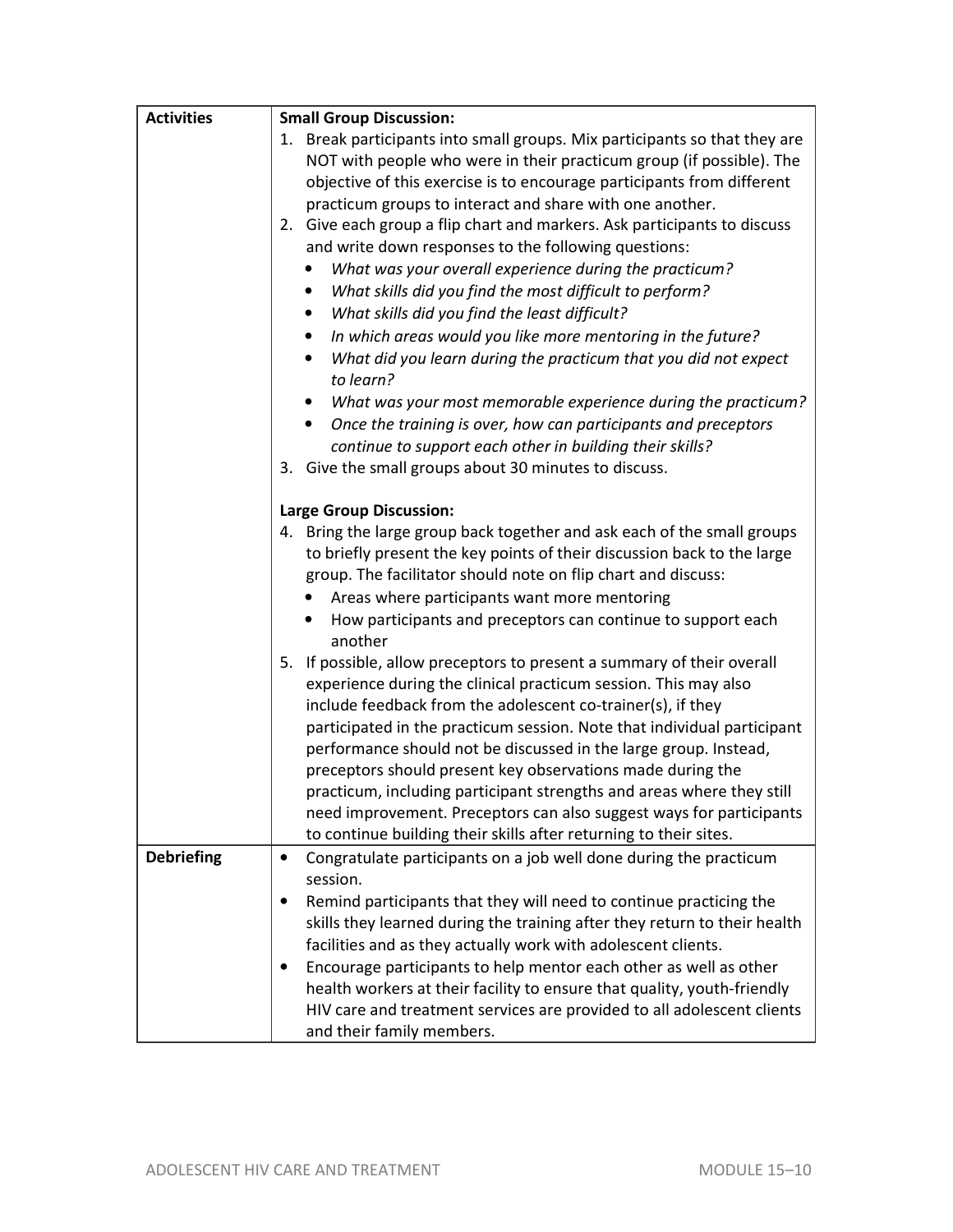

**Trainer Instructions**  Slide 18

**Step 5:** Allow 5 minutes for questions and answers on this session.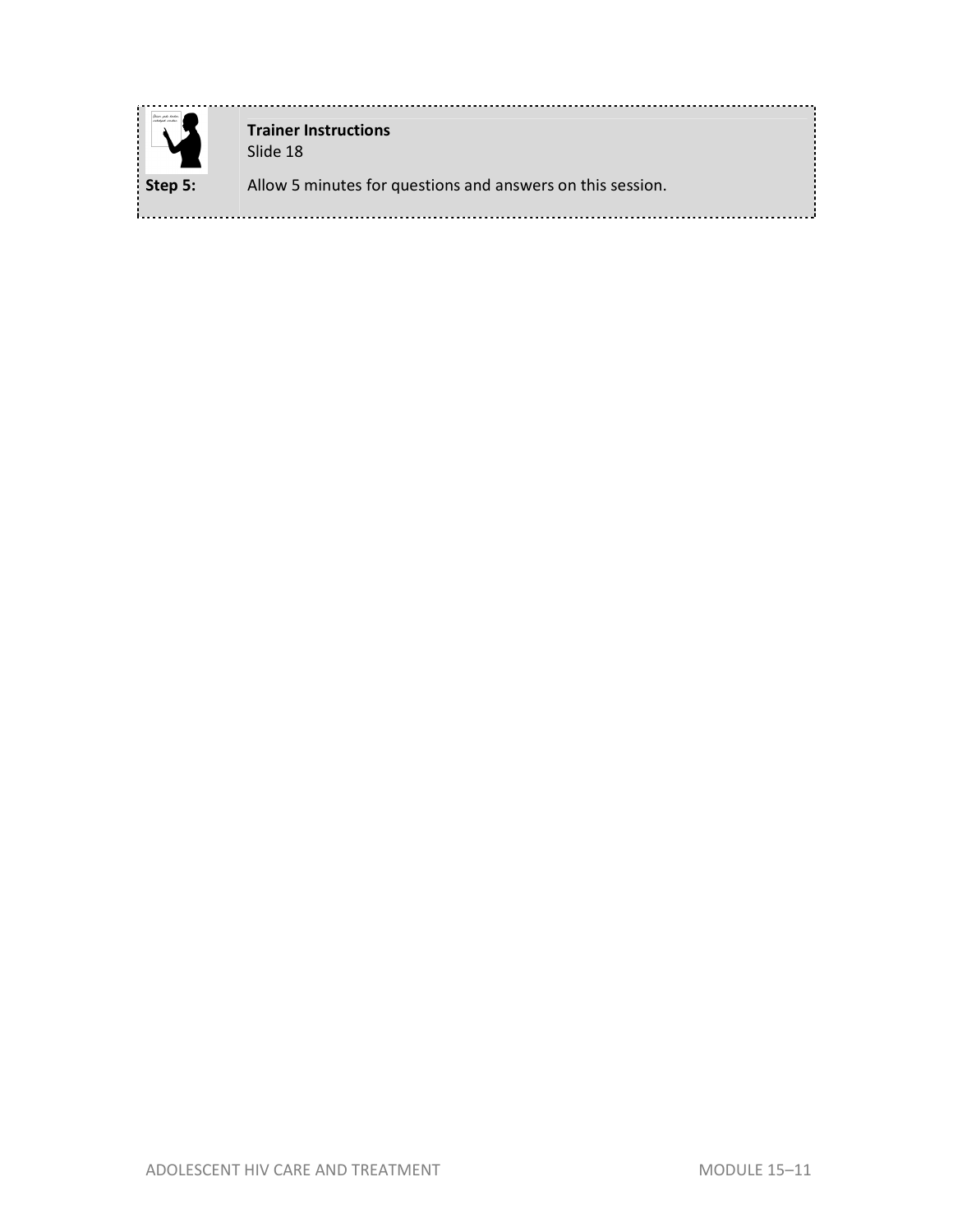## **Appendix 15A: Tips on Mentoring and Coaching with Preceptors<sup>1</sup>**

## **What Are the Qualities of a Good Preceptor?**

- Has strong knowledge, skills, and experience related to adolescent HIV care and treatment
- Professional
- Understands the importance of skill sharing and capacity building and is willing to teach and mentor others
- Respects others
- Conscientious and trustworthy
- Accountable for his or her work and responsive to feedback
- Upholds confidentiality at all times
- Makes decisions that are ethically sound
- Has leadership skills

### **Preceptor Do's and Don'ts**

#### **Do:**

- Make participants feel welcome and valued.
- Set shared achievable goals.
- Put yourself in the participant's shoes.
- Ask questions that show an interest in developing participants' skills.
- Monitor progress and give feedback frequently.
- Provide guidance, encouragement, and support.

#### **Don't:**

- Arrive unprepared.
- Be vague about your expectations.
- Confine participants to passive roles.
- Wait to give feedback until the final assessment.
- Embarrass or humiliate participants.
- Accept behavior that is unethical or unsafe.
- Judge if a participant does not know something.

#### **Five-step method for teaching clinical skills**

- 1. Provide an overview of the skill and how it is used in patient care.
- 2. Demonstrate exactly how the skill is carried out, without giving commentary.
- 3. Repeat the demonstration, this time describing each step.
- 4. Have the participant "talk through the skill" by describing each step.
- 5. Observe and provide feedback to the participant as he or she performs the skill.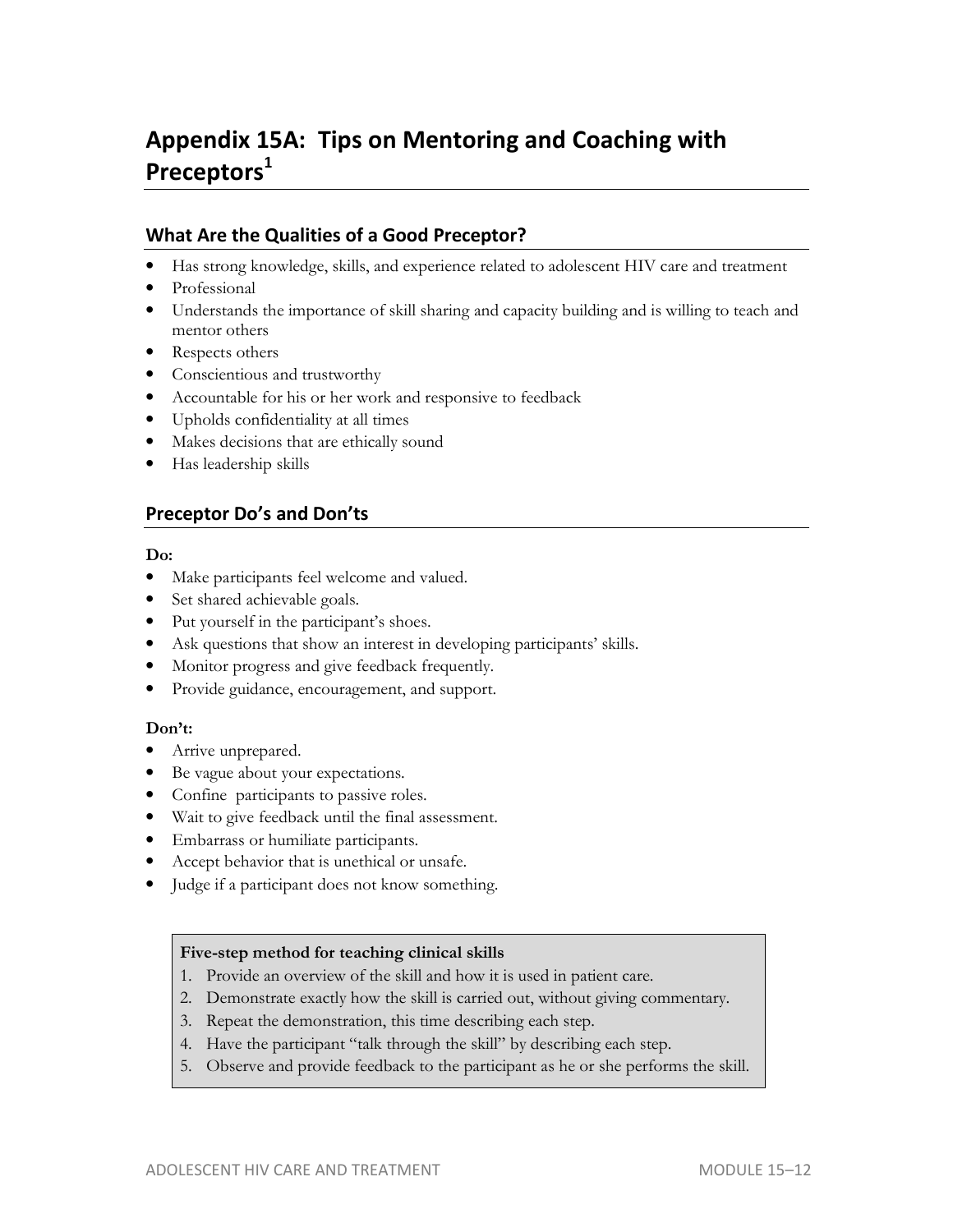## **Appendix 15B: Practicum Checklist**

This checklist includes many of the core competencies taught during this training. The checklist can be used during the practical sessions of the training and can also be a useful tool after the training for supervisors and health workers in the adolescent clinic. It is unlikely that participants will be able to demonstrate and practice all of the competencies included on this checklist during the 2-day practicum, but the checklist can also be used as part of supportive supervision and mentoring activities when participants return to their sites after the training.

**Preceptor instructions**: Use 1 checklist per participant in your group. As you observe the participant using a specific skill, tick your rating as GOOD, FAIR, or POOR. Record any comments or recommendations in the "Comments" column and be prepared to share these comments with the participant. Then use this checklist to complete the final evaluation for each participant. **Participant instructions**: Complete this checklist during the practicum, assessing your own performance. In the "Comments" column, record areas where you feel you need improvement or further study.

| Name of Participant:  | Dates of Practicum:      |  |
|-----------------------|--------------------------|--|
| Name of Preceptor(s): | Name of Health Facility: |  |

|                                                                                                                        |             | <b>PRECEPTOR</b> |             |                 |
|------------------------------------------------------------------------------------------------------------------------|-------------|------------------|-------------|-----------------|
| <b>CORE COMPETENCIES</b>                                                                                               |             | or SELF-RATING   |             | <b>COMMENTS</b> |
|                                                                                                                        | (TICK ONE)  |                  |             |                 |
|                                                                                                                        | <b>GOOD</b> | <b>FAIR</b>      | <b>POOR</b> |                 |
| <b>Clinical care of ALHIV skills</b>                                                                                   |             |                  |             |                 |
| Observes at least 1 baseline clinical assessment                                                                       |             |                  |             |                 |
| Observes at least 1 follow-up clinical assessment                                                                      |             |                  |             |                 |
| Conducts at least 1 baseline medical and social history                                                                |             |                  |             |                 |
| Conducts at least 1 follow-up medical and social history                                                               |             |                  |             |                 |
| Demonstrates familiarity with national HIV guidelines;<br>identifies criteria for ART initiation/failure/prophylaxis i |             |                  |             |                 |
|                                                                                                                        |             |                  |             |                 |
| Assesses growth (weight, height) for at least 1 client                                                                 |             |                  |             |                 |
| Assesses WHO clinical stage of at least 1 client                                                                       |             |                  |             |                 |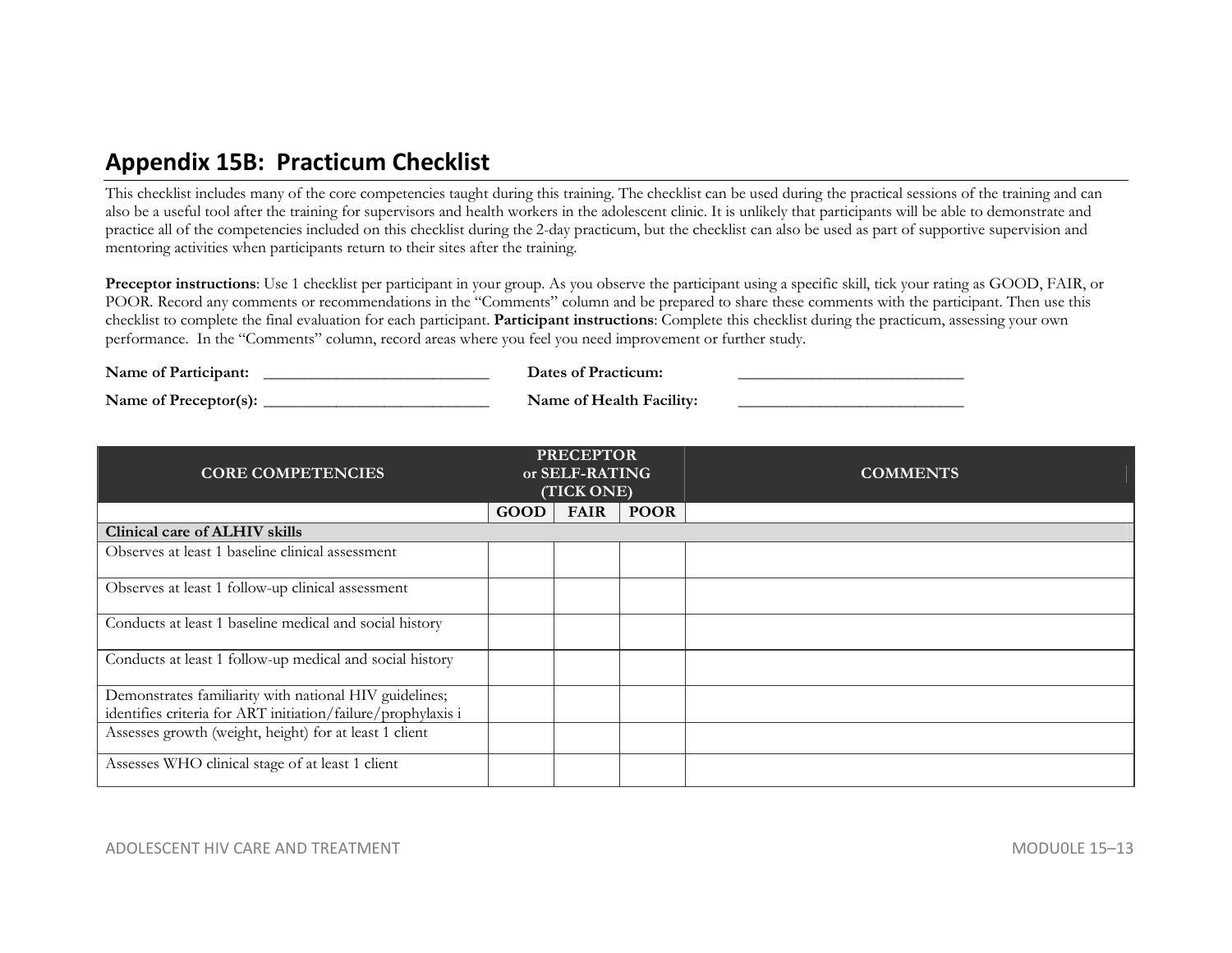|                                                                                        |            | <b>PRECEPTOR</b> |             |                 |
|----------------------------------------------------------------------------------------|------------|------------------|-------------|-----------------|
| <b>CORE COMPETENCIES</b>                                                               |            | or SELF-RATING   |             | <b>COMMENTS</b> |
|                                                                                        | (TICK ONE) |                  |             |                 |
|                                                                                        | GOOD       | <b>FAIR</b>      | <b>POOR</b> |                 |
| Performs at least 1 general physical examination on each of                            |            |                  |             |                 |
| the following:                                                                         |            |                  |             |                 |
| 1. Pre-pubertal female                                                                 |            |                  |             |                 |
| 2. Pre-pubertal male                                                                   |            |                  |             |                 |
| 3. Post-pubertal female                                                                |            |                  |             |                 |
| 4. Post-pubertal male                                                                  |            |                  |             |                 |
| Performs at least 1 SRH examination on each of the                                     |            |                  |             |                 |
| following:                                                                             |            |                  |             |                 |
| 1. Post-pubertal female                                                                |            |                  |             |                 |
| 2. Post-pubertal male                                                                  |            |                  |             |                 |
| Prescribes CTX correctly to at least 1 eligible client                                 |            |                  |             |                 |
| Conducts at least 1 screening for tuberculosis                                         |            |                  |             |                 |
| Prescribes isoniazid preventive therapy (IPT) correctly to at                          |            |                  |             |                 |
| least 1 eligible client                                                                |            |                  |             |                 |
| Demonstrates knowledge of which laboratory tests to                                    |            |                  |             |                 |
| request and the timing of those requests                                               |            |                  |             |                 |
| Communication and counseling skills                                                    |            |                  |             |                 |
| Effectively presents a health education session/health talk                            |            |                  |             |                 |
| to a group of clients or caregivers                                                    |            |                  |             |                 |
| Ensures privacy and explains confidentiality to adolescent                             |            |                  |             |                 |
| clients                                                                                |            |                  |             |                 |
| Uses active listening skills when speaking with adolescent                             |            |                  |             |                 |
| clients                                                                                |            |                  |             |                 |
| Uses gestures and responses to show interest when talking                              |            |                  |             |                 |
| with adolescent clients                                                                |            |                  |             |                 |
| Uses open-ended questions when communicating with and<br>counseling adolescent clients |            |                  |             |                 |
| Empathizes with the adolescent client and shows                                        |            |                  |             |                 |
| understanding                                                                          |            |                  |             |                 |
|                                                                                        |            |                  |             |                 |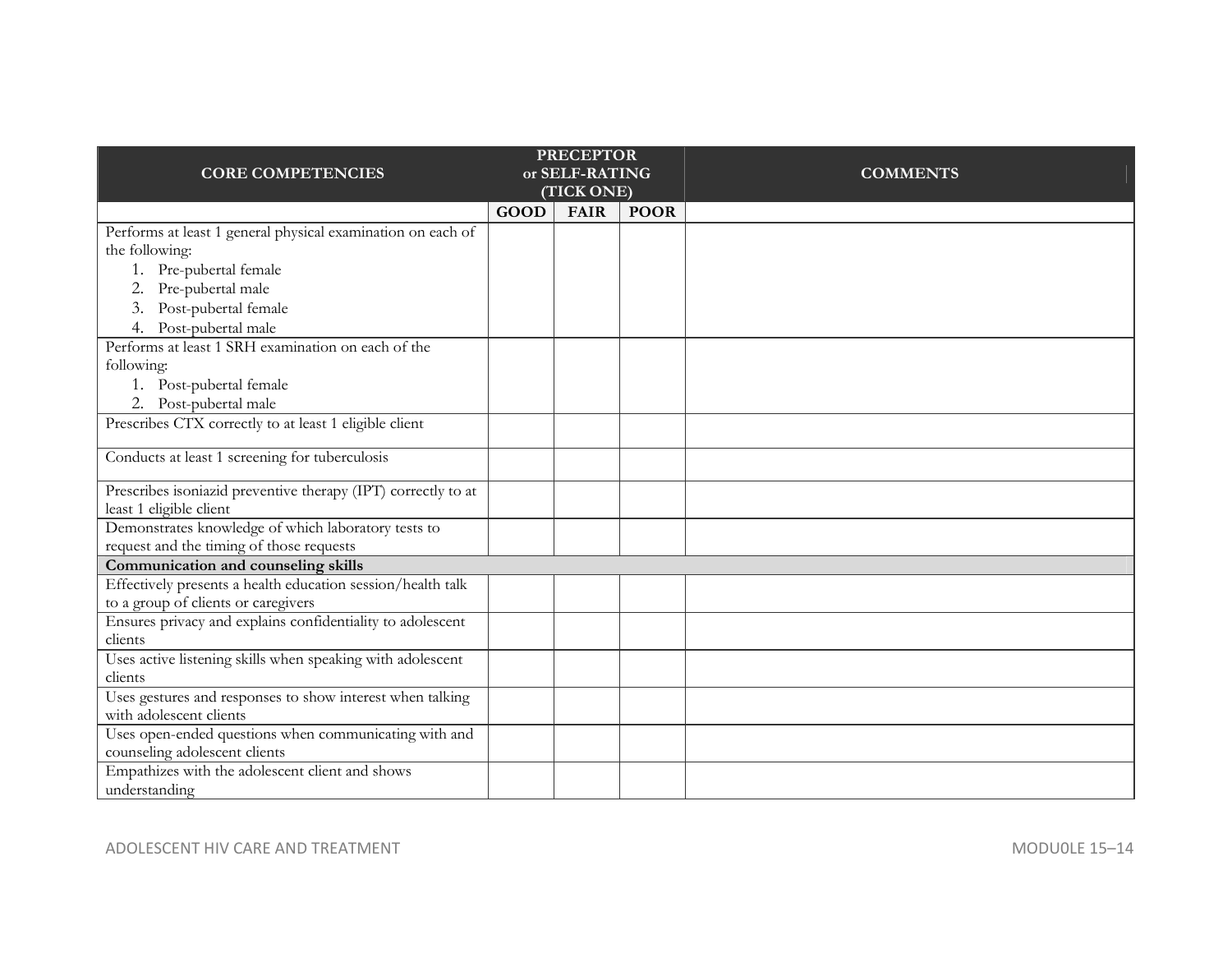|                                                               |             | <b>PRECEPTOR</b> |             |                 |
|---------------------------------------------------------------|-------------|------------------|-------------|-----------------|
| <b>CORE COMPETENCIES</b>                                      |             | or SELF-RATING   |             | <b>COMMENTS</b> |
|                                                               | (TICK ONE)  |                  |             |                 |
|                                                               | <b>GOOD</b> | <b>FAIR</b>      | <b>POOR</b> |                 |
| Avoids words that sound judging when communicating            |             |                  |             |                 |
| with adolescent clients                                       |             |                  |             |                 |
| Uses reflection skills during counseling sessions             |             |                  |             |                 |
|                                                               |             |                  |             |                 |
| Summarizes main points of a counseling session and helps      |             |                  |             |                 |
| the adolescent client set goals                               |             |                  |             |                 |
| Tailors counseling according to age and developmental         |             |                  |             |                 |
| stage of the adolescent                                       |             |                  |             |                 |
| Psychosocial support for ALHIV                                |             |                  |             |                 |
| Conducts at least 1 psychosocial assessment and completes     |             |                  |             |                 |
| a psychosocial assessment form (Appendix 5A)                  |             |                  |             |                 |
| Suggests positive and practical ways to cope when a client    |             |                  |             |                 |
| expresses psychosocial concerns                               |             |                  |             |                 |
| Offers practical suggestions to clients to cope with and      |             |                  |             |                 |
| fight stigma and discrimination                               |             |                  |             |                 |
| Mental health and ALHIV                                       |             |                  |             |                 |
| Uses patient history, clinical observation, and information   |             |                  |             |                 |
| from client/caregiver to evaluate for possible mental illness |             |                  |             |                 |
| Recognizes signs of depression and uses screening tools       |             |                  |             |                 |
| Identifies potentially serious mental health problems,        |             |                  |             |                 |
| provides support, and refers appropriately                    |             |                  |             |                 |
| Applies standard operating procedures to provide              |             |                  |             |                 |
| immediate management and referral for psych emergencies       |             |                  |             |                 |
| Recognizes signs of alcohol and other substance use, uses     |             |                  |             |                 |
| screening tools, and provides counseling and referrals        |             |                  |             |                 |
| Disclosure support                                            |             |                  |             |                 |
| Assesses caregiver's readiness for disclosure to child and    |             |                  |             |                 |
| counsels caregiver on the importance of disclosure            |             |                  |             |                 |
| Conducts at least 1 disclosure support session with           |             |                  |             |                 |
| caregiver on disclosing to the child/adolescent               |             |                  |             |                 |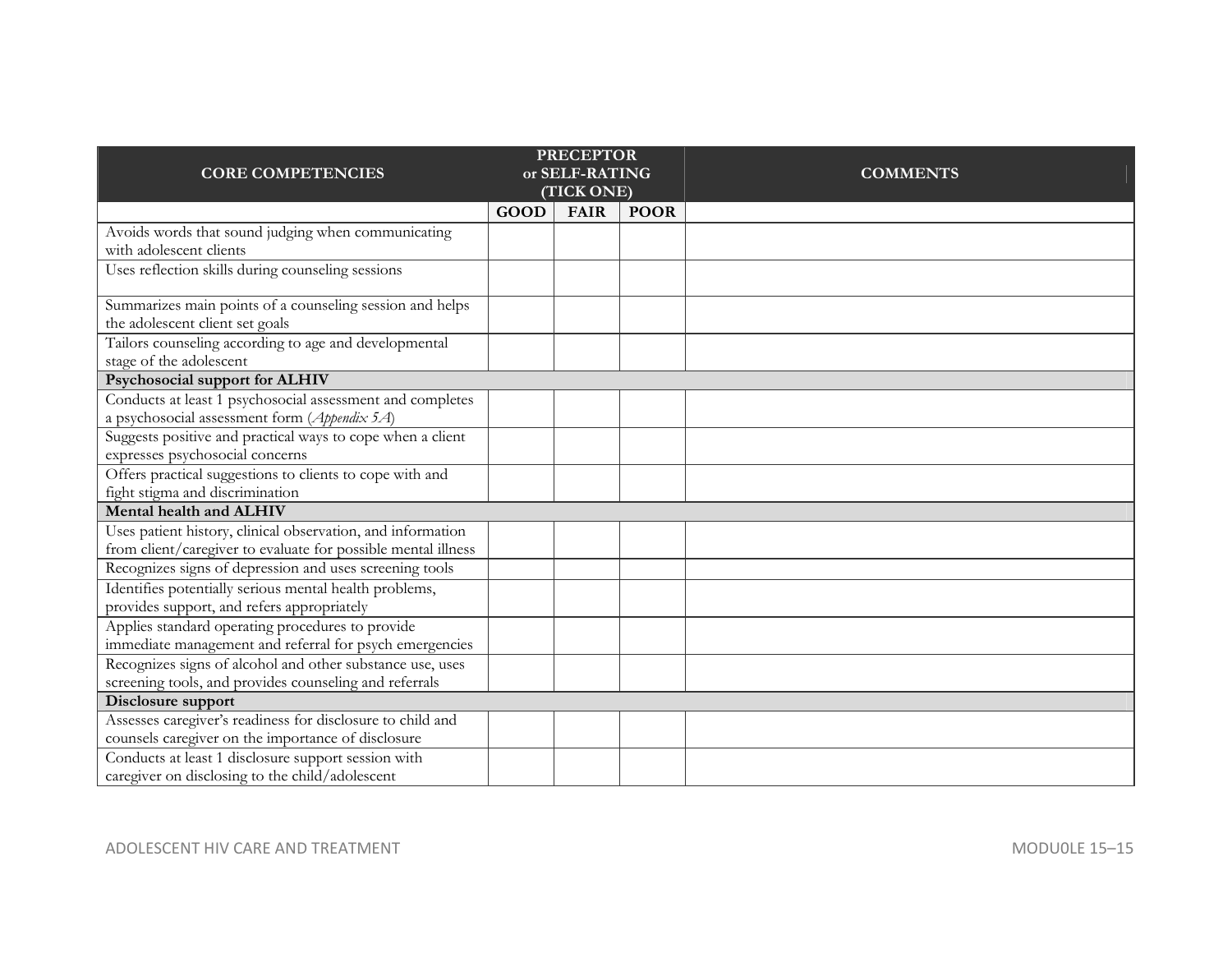|                                                              |                | <b>PRECEPTOR</b> |             |                 |
|--------------------------------------------------------------|----------------|------------------|-------------|-----------------|
| <b>CORE COMPETENCIES</b>                                     | or SELF-RATING |                  |             | <b>COMMENTS</b> |
|                                                              | (TICK ONE)     |                  |             |                 |
|                                                              | <b>GOOD</b>    | <b>FAIR</b>      | <b>POOR</b> |                 |
| Conducts at least 1 disclosure support session with ALHIV    |                |                  |             |                 |
| on disclosing his or her status to others                    |                |                  |             |                 |
| Offers follow-up disclosure support to adolescent clients    |                |                  |             |                 |
| and caregivers throughout the disclosure process             |                |                  |             |                 |
| Adherence support                                            |                |                  |             |                 |
| Explains the importance of adherence to adolescent clients   |                |                  |             |                 |
| in understandable terms                                      |                |                  |             |                 |
| Conducts at least 1 ART readiness assessment with            |                |                  |             |                 |
| adolescent who is starting ART and his or her caregiver      |                |                  |             |                 |
| Conducts all components of the standard adherence            |                |                  |             |                 |
| preparation visits with adolescent and/or caregiver          |                |                  |             |                 |
| Provides individualized counseling to make an adherence      |                |                  |             |                 |
| plan with client and caregiver                               |                |                  |             |                 |
| Provides follow-up adherence support and counseling to at    |                |                  |             |                 |
| least 1 client on ART and to at least 1 caregiver            |                |                  |             |                 |
| Positive living                                              |                |                  |             |                 |
| Provides accurate, age-appropriate, and comprehensive        |                |                  |             |                 |
| positive living counseling to ALHIV                          |                |                  |             |                 |
| Provides accurate information and counseling on positive     |                |                  |             |                 |
| prevention                                                   |                |                  |             |                 |
| Provides practical nutrition counseling and support to at    |                |                  |             |                 |
| least 1 adolescent client (and caregiver, if available)      |                |                  |             |                 |
| Provides accurate information and counseling on alcohol      |                |                  |             |                 |
| and substance use prevention to at least 1 adolescent client |                |                  |             |                 |
| Sexual and reproductive health                               |                |                  |             |                 |
| Provides non-judgmental counseling about adolescent          |                |                  |             |                 |
| sexuality and SRH issues                                     |                |                  |             |                 |
| Conducts an SRH risk assessment and provides non-            |                |                  |             |                 |
| judgmental, accurate sexual risk reduction counseling        |                |                  |             |                 |
| Provides accurate, non-judgmental counseling and             |                |                  |             |                 |
| information on ways to practice safer sex                    |                |                  |             |                 |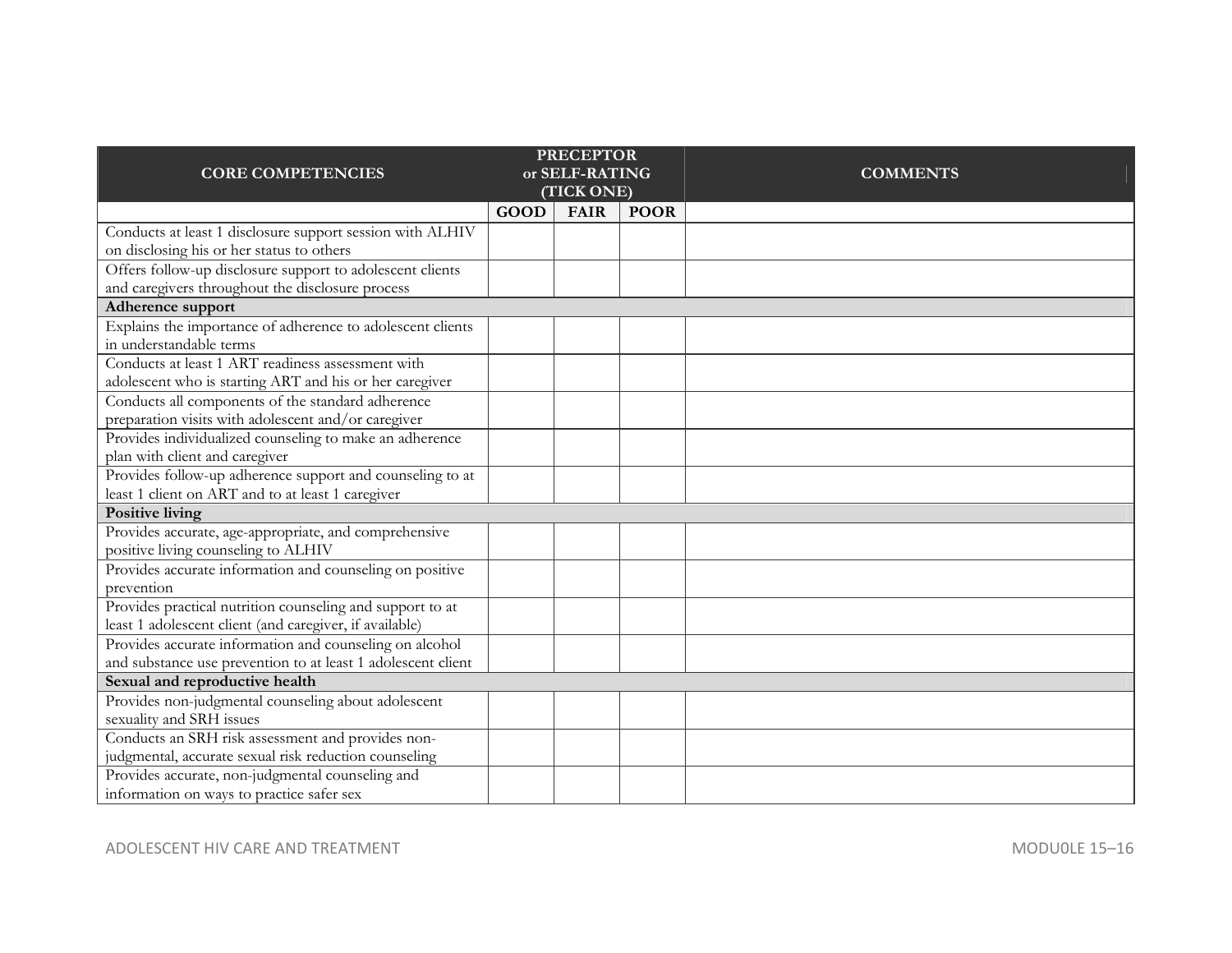| <b>PRECEPTOR</b>                                            |                |             |                 |  |
|-------------------------------------------------------------|----------------|-------------|-----------------|--|
| <b>CORE COMPETENCIES</b>                                    | or SELF-RATING |             | <b>COMMENTS</b> |  |
|                                                             | (TICK ONE)     |             |                 |  |
|                                                             | <b>GOOD</b>    | <b>FAIR</b> | <b>POOR</b>     |  |
| Provides condoms to clients and accurately demonstrates     |                |             |                 |  |
| male and female condom use                                  |                |             |                 |  |
| Provides adolescent-friendly STI counseling, screening, and |                |             |                 |  |
| treatment for male and female clients                       |                |             |                 |  |
| Childbearing choices, contraception, and PMTCT              |                |             |                 |  |
| Discusses childbearing choices and safe childbearing with   |                |             |                 |  |
| adolescent clients                                          |                |             |                 |  |
| Provides accurate, non-judgmental contraceptive counseling  |                |             |                 |  |
| and supplies (and/or referrals)                             |                |             |                 |  |
| Provides accurate, non-judgmental PMTCT counseling and      |                |             |                 |  |
| services, including referrals for pregnant ALHIV            |                |             |                 |  |
| <b>Community linkages</b>                                   |                |             |                 |  |
| Understands how to establish linkages with other agencies,  |                |             |                 |  |
| including community-based organizations                     |                |             |                 |  |
| Uses a community resources directory to make referrals for  |                |             |                 |  |
| adolescent client and family members                        |                |             |                 |  |
| Provides appropriate referrals to adolescent Peer           |                |             |                 |  |
| Educators, if available                                     |                |             |                 |  |
| Transition to adult care                                    |                |             |                 |  |
| Provides counseling and support to ALHIV to prepare         |                |             |                 |  |
| them to take on a greater role in their self-care in        |                |             |                 |  |
| preparation for their transition to adult care              |                |             |                 |  |
| Monitoring and evaluation                                   |                |             |                 |  |
| Correctly completes essential registers and forms           |                |             |                 |  |
| Understands how monitoring data can be used to identify     |                |             |                 |  |
| strengths and weaknesses of services                        |                |             |                 |  |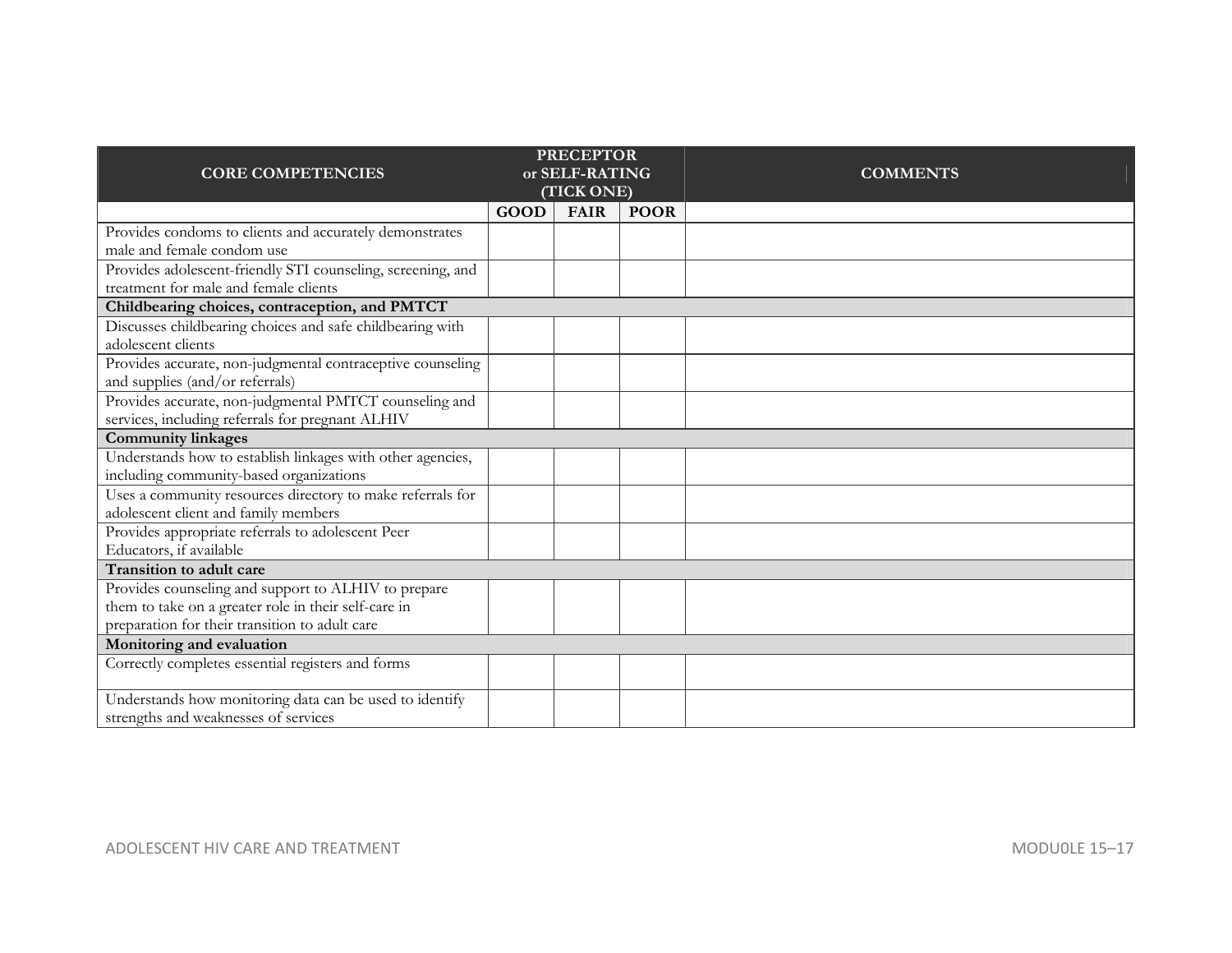#### **FINAL EVALUATION BY PRECEPTORS:**

**Name of participant: \_\_\_\_\_\_\_\_\_\_\_\_\_\_\_\_\_\_\_\_\_\_\_\_\_\_\_\_\_\_\_\_\_\_\_\_\_\_\_\_\_\_\_** 

 **\_\_\_\_\_\_\_\_\_\_\_\_\_\_\_\_\_\_\_\_\_\_\_\_\_\_\_\_\_\_\_** 

**Tick one:** 

| Demonstrated a majority of core competencies effectively and is ready to start providing adolescent HIV care and treatment services in a |
|------------------------------------------------------------------------------------------------------------------------------------------|
| clinical setting                                                                                                                         |

Demonstrated some core competencies effectively, but still needs more practice before providing adolescent HIV care and treatment services in a clinical setting

\_\_\_\_ Unable to demonstrate most skills and should participate in the training course again before providing adolescent HIV care and treatment services in a clinical setting

**Additional comments:** 

**Preceptor(s) signature(s): \_\_\_\_\_\_\_\_\_\_\_\_\_\_\_\_\_\_\_\_\_\_\_\_\_\_\_\_\_\_\_ Date: \_\_\_\_\_\_\_\_\_\_\_\_\_\_\_\_\_\_\_\_\_\_\_\_\_\_\_\_\_\_** 

ADOLESCENT HIV CARE AND TREATMENT NOTICE AND THE SERVICE 15-18